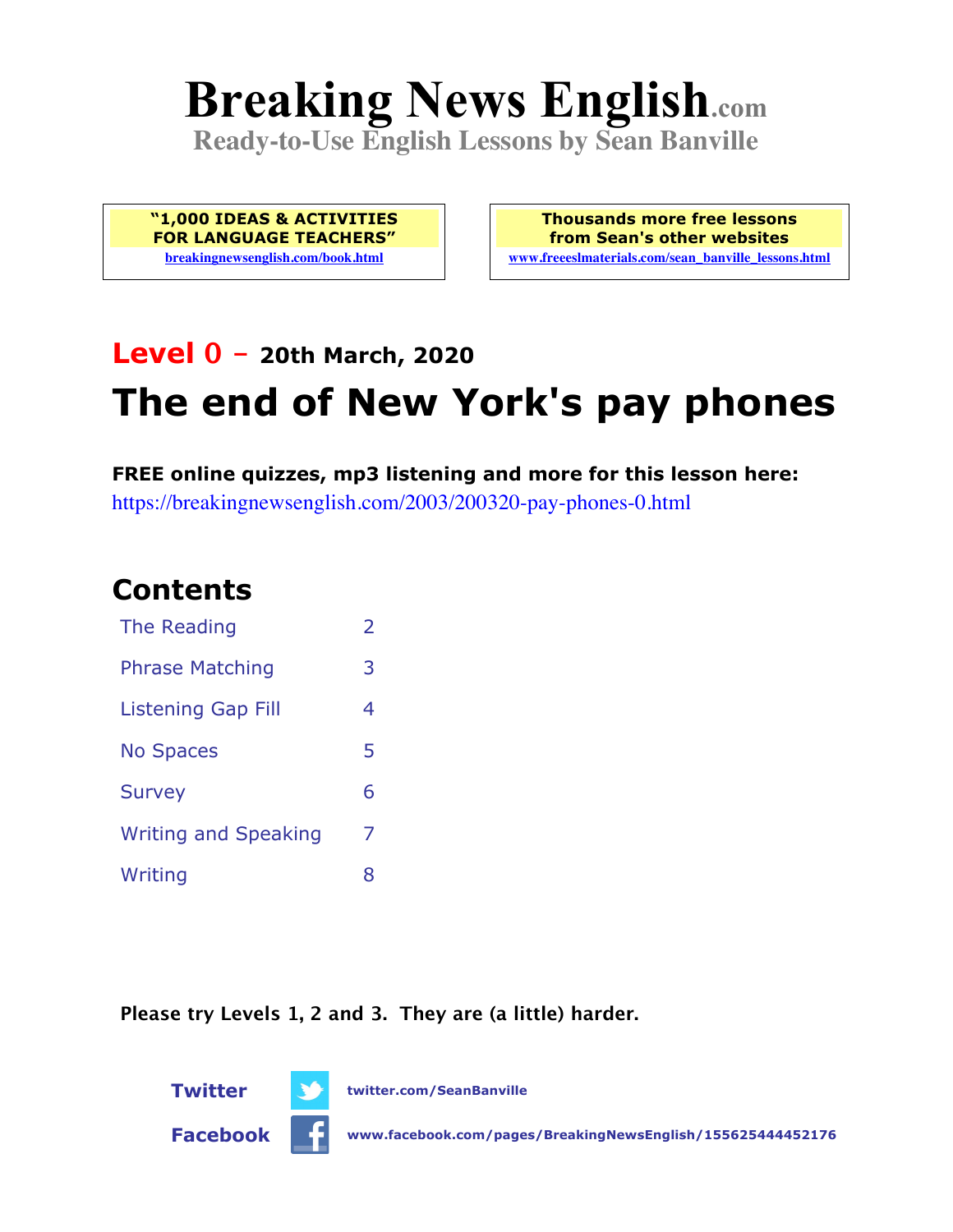#### **THE READING**

From https://breakingnewsenglish.com/2003/200320-pay-phones-0.html

The end is near for New York's public pay phones. Workers are removing them. In the coming months, they will all go. They used to be on every street corner. A New York City spokesman said the pay phones are too old and use too much sidewalk space. He added removing them is good for people walking on the streets.

Most New Yorkers won't know the phones are going. Younger people may need instructions to use them. Most Americans have a mobile phone. Local people complained about the old pay phones because they take up too much sidewalk space. This space could help people with disabilities and young families.

Sources: https://edition.**cnn.com**/2020/03/02/us/nyc-pay-phone-removal-trnd/index.html https://**gothamist.com**/news/last-remaining-pay-phones-nyc-will-be-ripped-out https://**nypost.com**/2020/02/28/nyc-will-remove-remaining-payphones-replacing-some-withlinknyc-kiosks-report-says/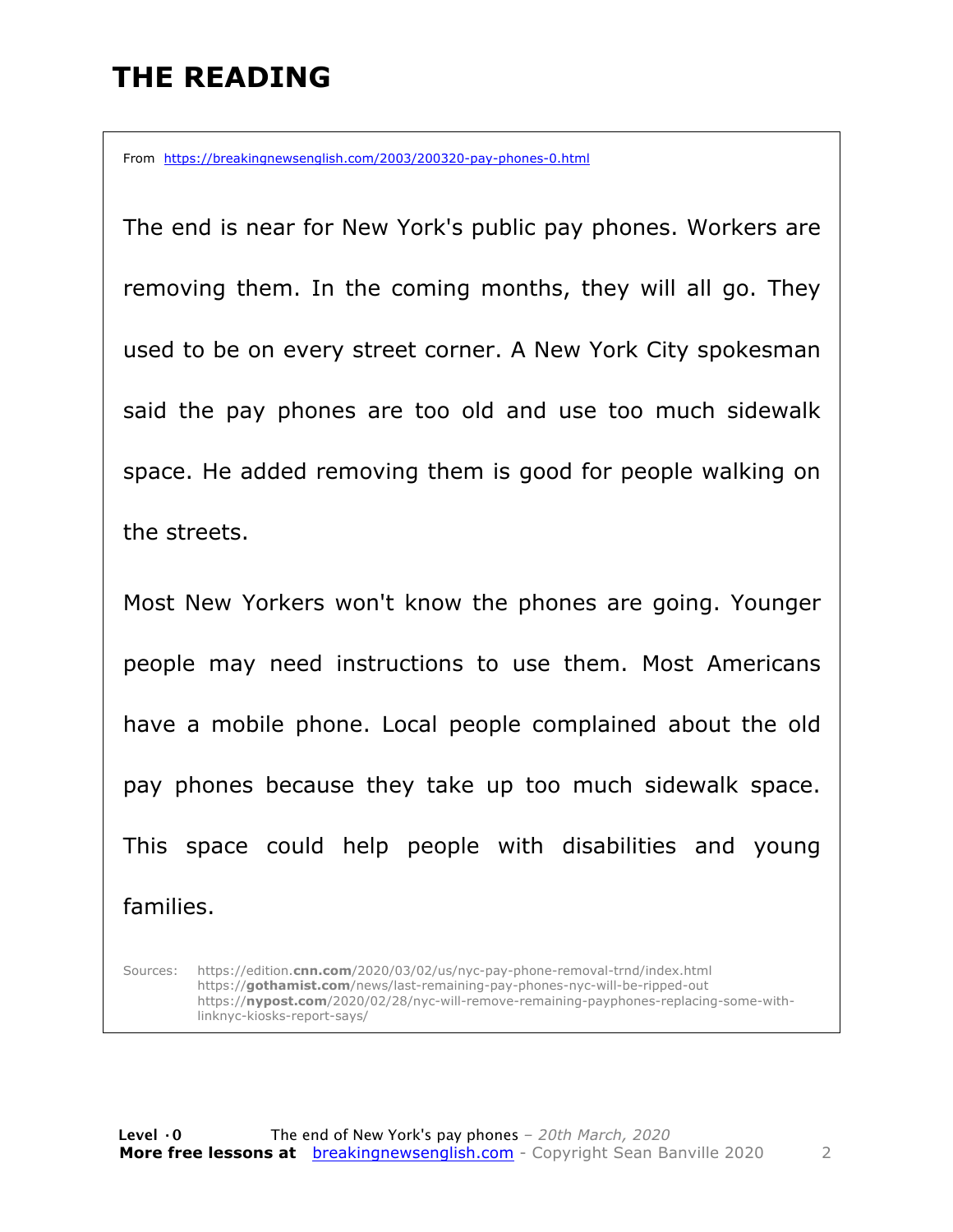### **PHRASE MATCHING**

From https://breakingnewsenglish.com/2003/200320-pay-phones-0.html

#### **PARAGRAPH ONE:**

|    | 1. The end is         |    | a. every street corner |
|----|-----------------------|----|------------------------|
|    | 2. Workers are        | b. | good                   |
|    | 3. In the coming      |    | c. removing them       |
|    | 4. They used to be on |    | d. on the streets      |
|    | 5. the pay phones     |    | e. sidewalk space      |
|    | 6. use too much       | f. | months                 |
|    | 7. removing them is   | g. | near                   |
| 8. | people walking        |    | h. are too old         |

#### **PARAGRAPH TWO:**

|    | 1. the phones are               | a. | space                |
|----|---------------------------------|----|----------------------|
|    | 2. people may need              | b. | people               |
|    | 3. Most Americans have a mobile |    | c. families          |
|    | 4. local                        |    | d. instructions      |
|    | 5. complained about the old     |    | e. with disabilities |
|    | 6. take up too much sidewalk    | f. | going                |
|    | 7. help people                  | q. | pay phones           |
| 8. | young                           | h. | phone                |
|    |                                 |    |                      |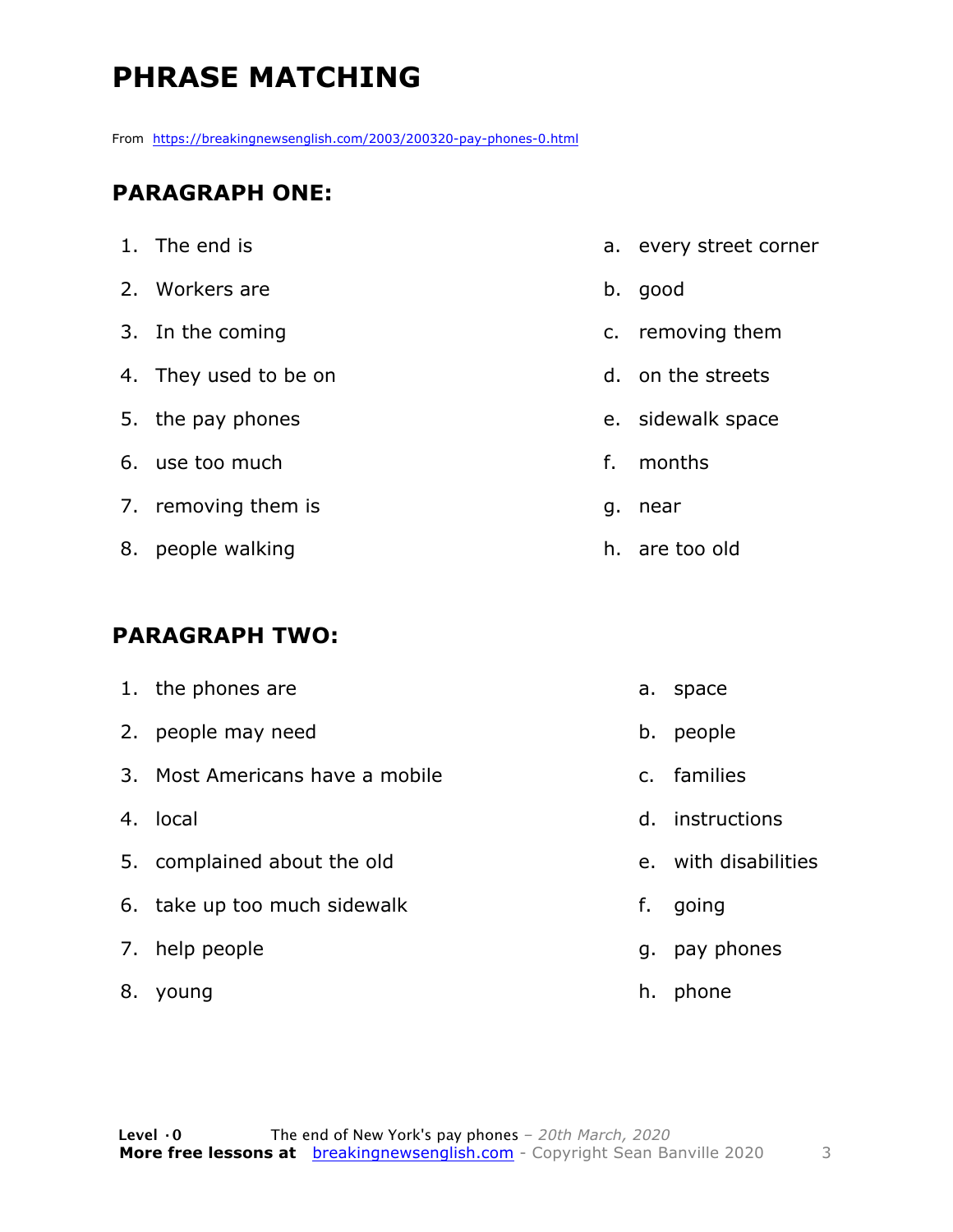#### **LISTEN AND FILL IN THE GAPS**

From https://breakingnewsenglish.com/2003/200320-pay-phones-0.html

| Workers $(2)$ ___________________________. In the coming months, they                                                                                                                                                                                                                                                                                                                                      |  |                     |  |
|------------------------------------------------------------------------------------------------------------------------------------------------------------------------------------------------------------------------------------------------------------------------------------------------------------------------------------------------------------------------------------------------------------|--|---------------------|--|
| will all go. They $(3)$ ________________________________ on every street corner.                                                                                                                                                                                                                                                                                                                           |  |                     |  |
| A New York City spokesman (4) ___________________________ phones are                                                                                                                                                                                                                                                                                                                                       |  |                     |  |
|                                                                                                                                                                                                                                                                                                                                                                                                            |  |                     |  |
| removing them is good for people walking                                                                                                                                                                                                                                                                                                                                                                   |  |                     |  |
| $(6) \begin{tabular}{l} \hline \rule[1em]{1em}{1em} \rule[1em]{1em}{1em} \rule[1em]{1em}{1em} \rule[1em]{1em}{1em} \rule[1em]{1em}{1em} \rule[1em]{1em}{1em} \rule[1em]{1em}{1em} \rule[1em]{1em}{1em} \rule[1em]{1em}{1em} \rule[1em]{1em}{1em} \rule[1em]{1em}{1em} \rule[1em]{1em}{1em} \rule[1em]{1em}{1em} \rule[1em]{1em}{1em} \rule[1em]{1em}{1em} \rule[1em]{1em}{1em} \rule[1em]{1em}{1em} \rule$ |  |                     |  |
| Most New Yorkers won't know (7) __________________________ going.                                                                                                                                                                                                                                                                                                                                          |  |                     |  |
| Younger (6) ________________________ instructions to use them. Most                                                                                                                                                                                                                                                                                                                                        |  |                     |  |
| Americans (9) ________________________                                                                                                                                                                                                                                                                                                                                                                     |  | phone. Local people |  |
|                                                                                                                                                                                                                                                                                                                                                                                                            |  |                     |  |
|                                                                                                                                                                                                                                                                                                                                                                                                            |  |                     |  |
| help people with disabilities (12) __________________________.                                                                                                                                                                                                                                                                                                                                             |  |                     |  |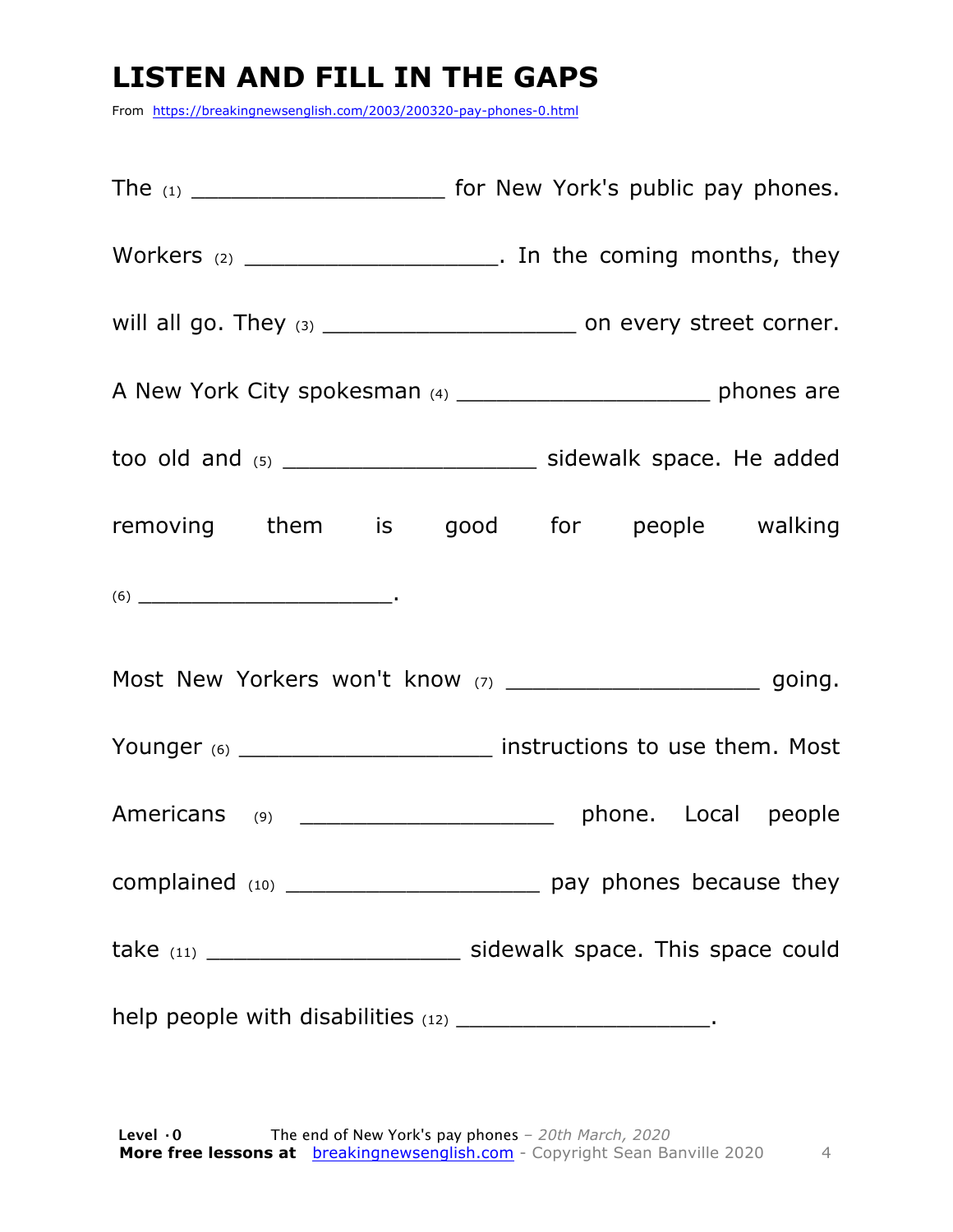## **PUT A SLASH ( / )WHERE THE SPACES ARE**

From https://breakingnewsenglish.com/2003/200320-pay-phones-0.html

TheendisnearforNewYork'spublicpayphones.Workersareremovingt

hem.Inthecomingmonths,theywillallgo.Theyusedtobeoneverystree

tcorner.ANewYorkCityspokesmansaidthepayphonesaretoooldandu

setoomuchsidewalkspace.Headdedremovingthemisgoodforpeople

walkingonthestreets.MostNewYorkerswon'tknowthephonesaregoin

g.Youngerpeoplemayneedinstructionstousethem.MostAmericansha

veamobilephone.Localpeoplecomplainedabouttheoldpayphonesbec

ausetheytakeuptoomuchsidewalkspace.Thisspacecouldhelppeople

withdisabilitiesandyoungfamilies.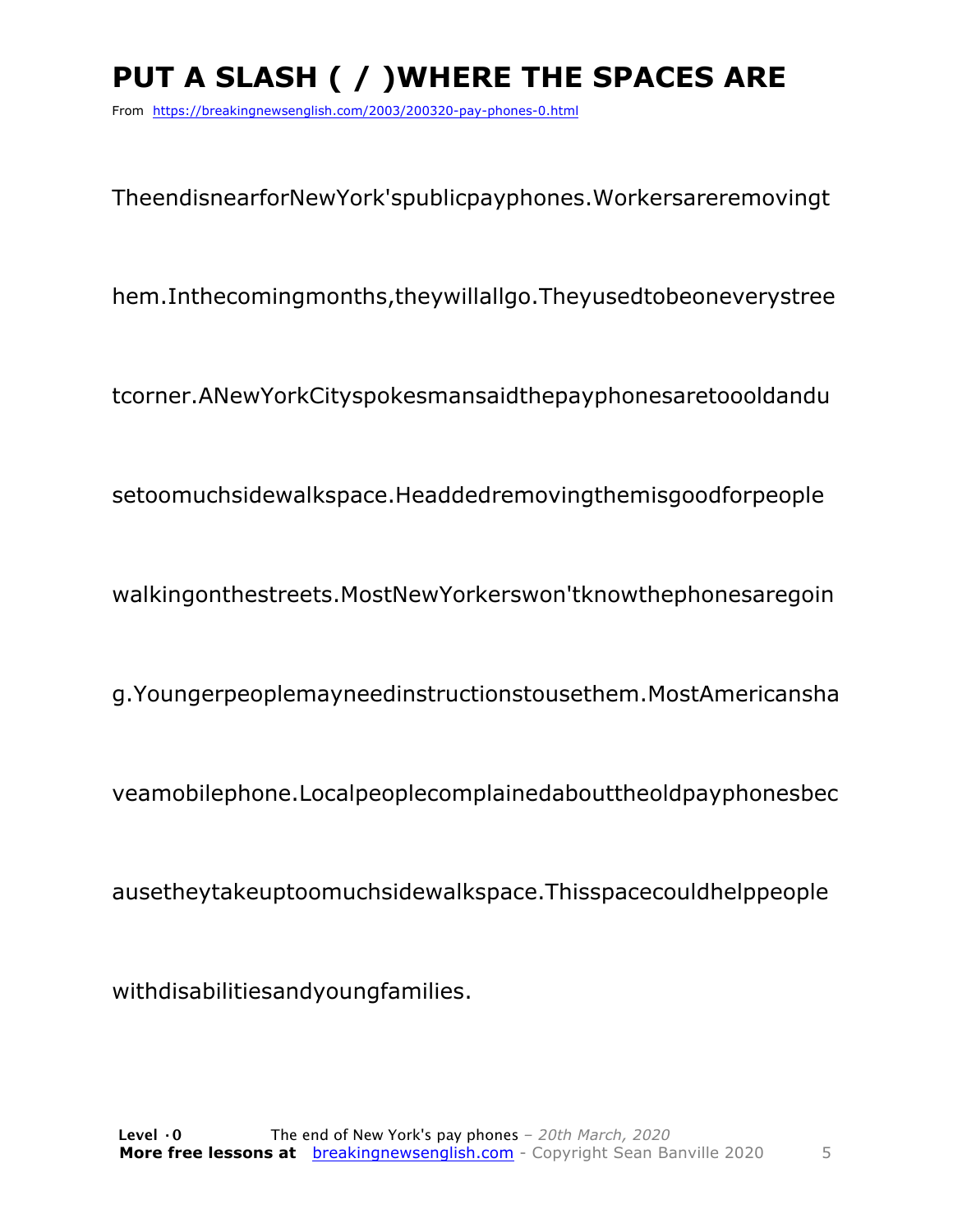#### **PHONES SURVEY**

From https://breakingnewsenglish.com/2003/200320-pay-phones-4.html

Write five GOOD questions about phones in the table. Do this in pairs. Each student must write the questions on his / her own paper.

When you have finished, interview other students. Write down their answers.

|      | STUDENT 1 | STUDENT 2 | STUDENT 3 |
|------|-----------|-----------|-----------|
| Q.1. |           |           |           |
| Q.2. |           |           |           |
| Q.3. |           |           |           |
| Q.4. |           |           |           |
| Q.5. |           |           |           |

- Now return to your original partner and share and talk about what you found out. Change partners often.
- Make mini-presentations to other groups on your findings.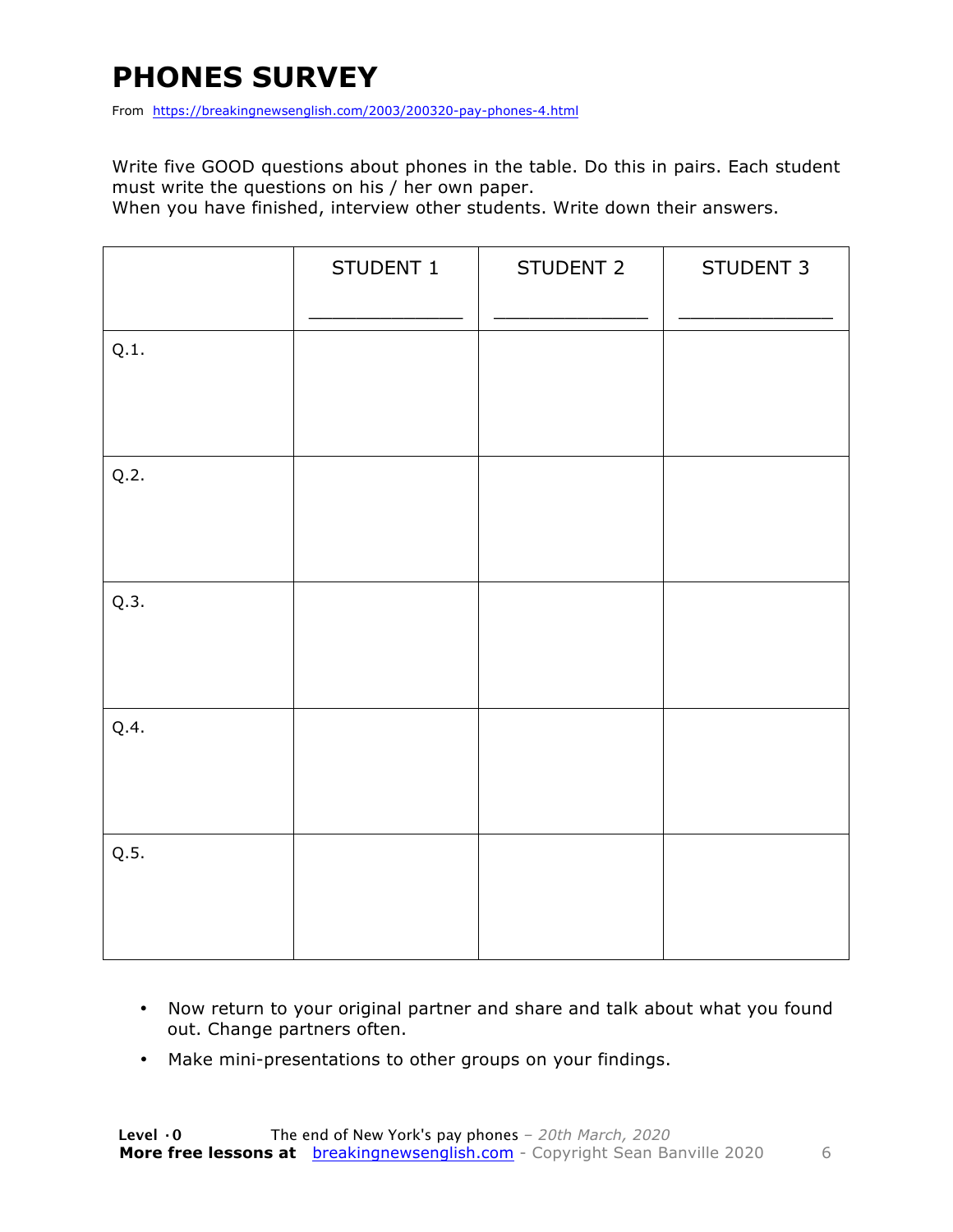#### **WRITE QUESTIONS & ASK YOUR PARTNER(S)**

Student A: Do not show these to your speaking partner(s).

| a) |  |  |
|----|--|--|
| b) |  |  |
| c) |  |  |
| d) |  |  |
| e) |  |  |
| f) |  |  |
|    |  |  |

*The end of New York's pay phones – 20th March, 2020* More free lessons at breakingnewsenglish.com

-----------------------------------------------------------------------------

#### **WRITE QUESTIONS & ASK YOUR PARTNER(S)**

Student B: Do not show these to your speaking partner(s).

| a) |  |  |
|----|--|--|
| b) |  |  |
| c) |  |  |
| d) |  |  |
| e) |  |  |
| f) |  |  |
|    |  |  |